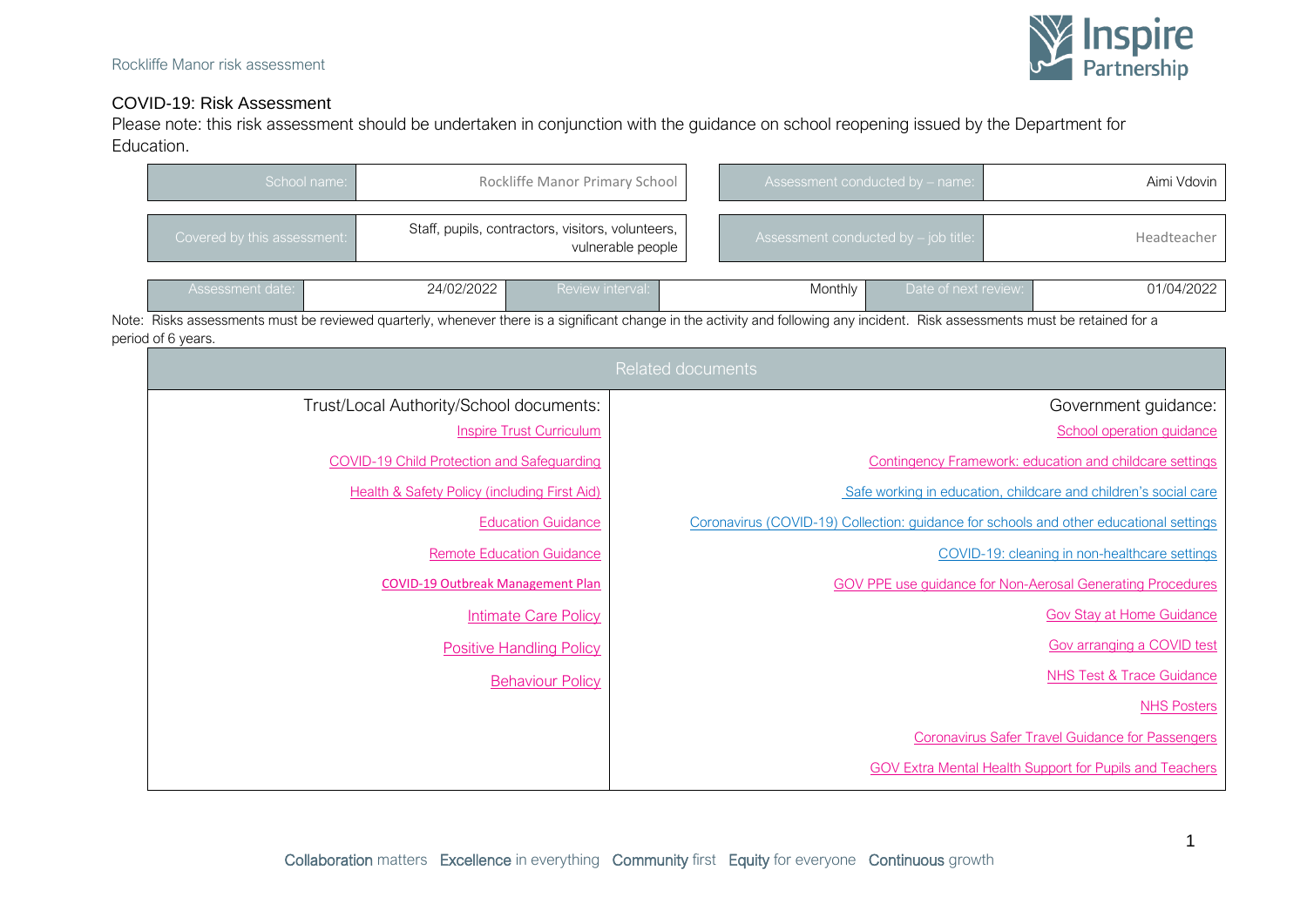

[Travel Abroad and Coronavirus \(COVID-19\)](https://www.gov.uk/guidance/travel-advice-novel-coronavirus)

[Teaching a broad and balanced curriculum for education recovery](https://assets.publishing.service.gov.uk/government/uploads/system/uploads/attachment_data/file/999590/Teaching_a_broad_and_balanced_curriculum_for_education_recovery.pdf)

[COVID-19 Response: Living with COVID-19](https://assets.publishing.service.gov.uk/government/uploads/system/uploads/attachment_data/file/1056229/COVID-19_Response_-_Living_with_COVID-19.pdf)

# Risk matrix

|                  | Risk rating                                                                                                                                                                           | Likelihood of occurrence |                 |        |  |  |  |
|------------------|---------------------------------------------------------------------------------------------------------------------------------------------------------------------------------------|--------------------------|-----------------|--------|--|--|--|
|                  | High (H), Medium (M), Low (L)                                                                                                                                                         | Probable                 | <b>Possible</b> | Remote |  |  |  |
|                  | Major: Causes major health issue, significant reduction in<br>educational attainment or risk of complete failure in<br>operational delivery                                           | н                        | н               | M      |  |  |  |
| Likely<br>impact | Severe: Causes illness requiring medical attention, reduced<br>education attainment that cannot be recovered in the<br>academic year or significant reduction in operational delivery | н                        | M               |        |  |  |  |
|                  | Minor: Causes short-term, recoverable health issues,<br>recoverable reduction in education attainment or manageable<br>reduction in operational delivery                              | M                        |                 |        |  |  |  |

| Area for concern  | <b>Risk</b><br>rating<br>prior to<br>action<br>(H/M/L) | Control measures In place? | (Yes/No) | Additional measures / comments | In.<br>place?<br>(Yes/No | Residual<br>risk rating<br>(H/M/L) |  |
|-------------------|--------------------------------------------------------|----------------------------|----------|--------------------------------|--------------------------|------------------------------------|--|
| Infection control |                                                        |                            |          |                                |                          |                                    |  |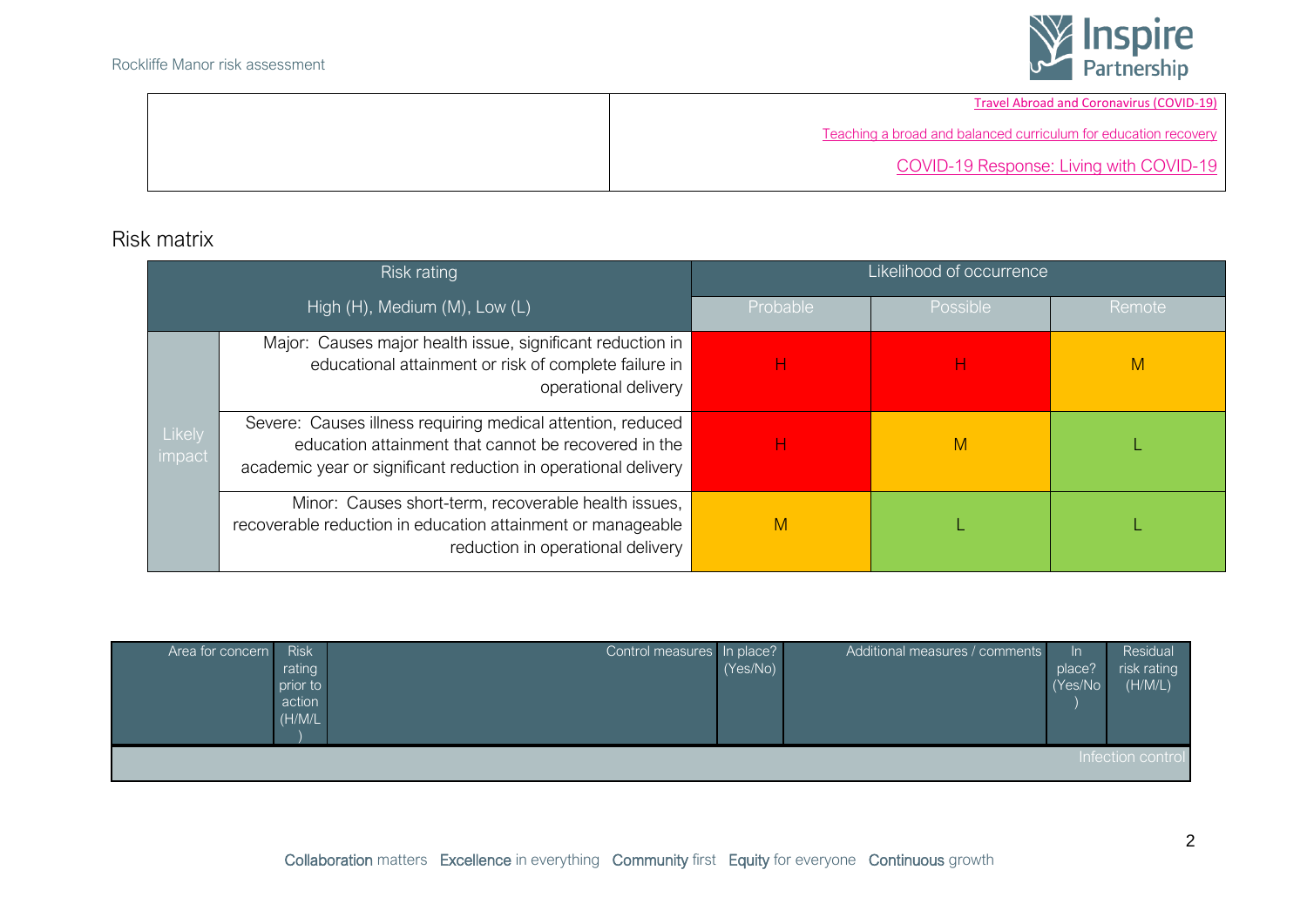

| Area for concern                                                   | <b>Risk</b><br>rating<br>prior to<br>action<br>(H/M/L) | Control measures                                                                                                                                                                                                                                                                                                                                                                                                                                                                                                                                                                                                                                                                                                                                                                                                                                                                                                                                                                                                                                                                                                                                                                                                                                                                                                                                                                                                                                                                                                                                                                                                                                                                                                                                                                                                                                                                                                | In place?<br>(Yes/No) | Additional measures / comments | $\ln$<br>place?<br>(Yes/No | Residual<br>risk rating<br>(H/M/L) |
|--------------------------------------------------------------------|--------------------------------------------------------|-----------------------------------------------------------------------------------------------------------------------------------------------------------------------------------------------------------------------------------------------------------------------------------------------------------------------------------------------------------------------------------------------------------------------------------------------------------------------------------------------------------------------------------------------------------------------------------------------------------------------------------------------------------------------------------------------------------------------------------------------------------------------------------------------------------------------------------------------------------------------------------------------------------------------------------------------------------------------------------------------------------------------------------------------------------------------------------------------------------------------------------------------------------------------------------------------------------------------------------------------------------------------------------------------------------------------------------------------------------------------------------------------------------------------------------------------------------------------------------------------------------------------------------------------------------------------------------------------------------------------------------------------------------------------------------------------------------------------------------------------------------------------------------------------------------------------------------------------------------------------------------------------------------------|-----------------------|--------------------------------|----------------------------|------------------------------------|
| Spread of COVID-19 due<br>to poor hygiene and<br>infection control |                                                        | Current government guidance has been applied, and specifically<br>the DfE system of control measures set out in the latest<br>government guidance are in place as follows<br>Ensuring good hygiene for everyone<br>$\bullet$<br>Hand cleaning is regular practice. Children will clean their<br>$\bullet$<br>hands regularly (with soap and water or hand sanitiser)<br>Checks are scheduled during the day on stocks of hand<br>$\bullet$<br>sanitiser, soap and paper towels. Steps are taken to ensure<br>that there is sufficient supply in school.<br>Resources are available to enable staff to follow the 'catch it,<br>$\bullet$<br>bin it, kill it' approach<br>Posters are downloaded which remind pupils and staff about<br>$\bullet$<br>the approach and the importance of handwashing. These are<br>displayed around the school, particularly by washbasins/<br>toilets and at entry/exit points<br>As with hand washing routines, younger children and those<br>with complex needs should be helped to get this right<br>• Maintain appropriate cleaning, regimes, using standard<br>products such as detergents<br>In line with the cleaning in non-healthcare guidance regular<br>cleaning of areas and equipment should be put in place, with a<br>particular focus on frequently touched surfaces:<br>frequently touched surfaces, areas and equipment being<br>$\bullet$<br>cleaned more often than normal<br>ensure spaces remain clutter free<br>$\bullet$<br>$\bullet$<br>cleaning company engage in daily cleaning of classrooms and<br>common areas start/end of day<br>staffrooms to be cleaned regularly by the cleaners and staff<br>$\bullet$<br>take responsibility for cleaning their own space<br>Stock checks and stock control are maintained by the<br>$\bullet$<br>Premises Team<br>Current guidance should be followed<br>$\bullet$<br>Keep occupied spaces well ventilated | Y                     |                                | Y                          |                                    |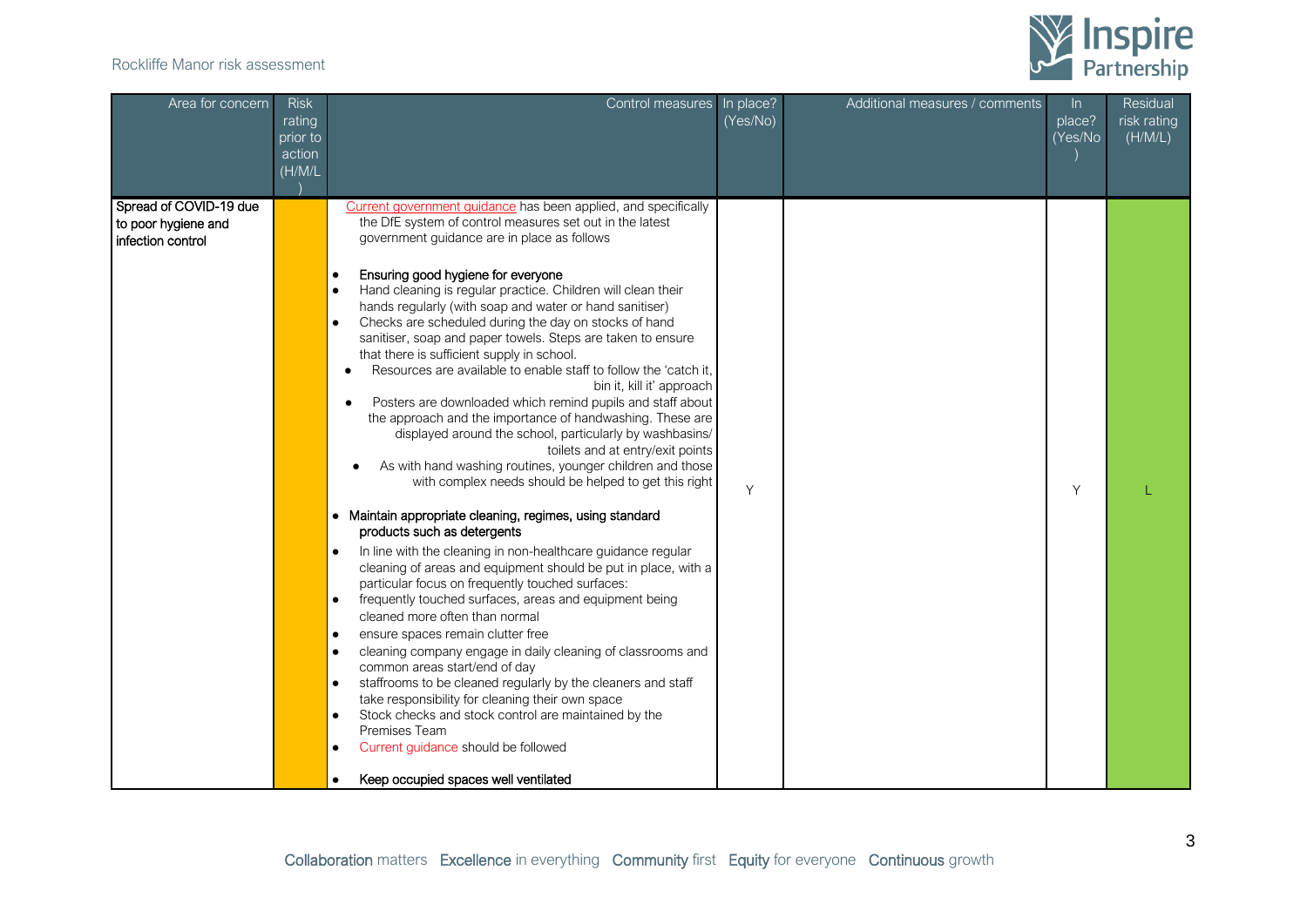

| Area for concern | <b>Risk</b><br>rating<br>prior to<br>action<br>(H/M/L) | Control measures                                                                                                                                                                                                                                                                                                                                                                                                                                                                                                                                                                                                                                                                                                                                                                                                                                                                                                                                                                                                                                                                                                                                                                                                                                                                                                                                                                                                                                                                                                                                                                                                                                                                                                                                                                                                                                                                                                                                                                                                                 | In place?<br>(Yes/No) | Additional measures / comments | $\ln$<br>place?<br>(Yes/No | Residual<br>risk rating<br>(H/M/L) |
|------------------|--------------------------------------------------------|----------------------------------------------------------------------------------------------------------------------------------------------------------------------------------------------------------------------------------------------------------------------------------------------------------------------------------------------------------------------------------------------------------------------------------------------------------------------------------------------------------------------------------------------------------------------------------------------------------------------------------------------------------------------------------------------------------------------------------------------------------------------------------------------------------------------------------------------------------------------------------------------------------------------------------------------------------------------------------------------------------------------------------------------------------------------------------------------------------------------------------------------------------------------------------------------------------------------------------------------------------------------------------------------------------------------------------------------------------------------------------------------------------------------------------------------------------------------------------------------------------------------------------------------------------------------------------------------------------------------------------------------------------------------------------------------------------------------------------------------------------------------------------------------------------------------------------------------------------------------------------------------------------------------------------------------------------------------------------------------------------------------------------|-----------------------|--------------------------------|----------------------------|------------------------------------|
|                  |                                                        | When the school is in operation, it is important to ensure it is<br>$\bullet$<br>well ventilated and that a comfortable teaching environment is<br>maintained.<br>This can be achieved by a variety of measures including:<br>natural ventilation - windows are opened (in cooler weather<br>windows are opened just enough to provide constant<br>background ventilation and opened more fully during breaks to<br>purge the air in the space). Internal doors are opened where<br>possible to assist with creating a throughput of air.<br>natural ventilation – if necessary external opening doors (as long<br>as they are not fire doors and where safe to do so)<br>DfE-provided CO2 monitors will be strategically placed to<br>monitor ventilation and if any improvement is needed<br>The school has identified any poorly ventilated spaces and<br>$\bullet$<br>undertaken additional steps to improve fresh air flow in these<br>areas, giving particular consideration when holding events<br>where visitors such as parents are on site (e.g. school plays)<br>Follow public health advice on testing, self-isolation and<br>$\bullet$<br>managing confirmed cases of COVID-19<br>The school has informed parents, students, carers,<br>$\bullet$<br>employees, contractors and visitors not to enter the school if<br>they have tested positive for COVID 19<br>they are legally required to quarantine, having recently visited<br>$\bullet$<br>countries on red list<br>Key contractors are aware of the school's control measures<br>$\bullet$<br>and ways of working<br>The school can take the decision to refuse a pupil to come into<br>$\bullet$<br>school despite a parent or carer insisting in the school's<br>reasonable judgment to protect other pupils and staff from<br>possible infection with COVID-19<br>Pupils, staff and other adults should follow public health advice<br>$\bullet$<br>on when to self-isolate and what to do<br>Regular communication with parents will remind them of the |                       |                                |                            |                                    |
|                  |                                                        | guidance and their responsibilities                                                                                                                                                                                                                                                                                                                                                                                                                                                                                                                                                                                                                                                                                                                                                                                                                                                                                                                                                                                                                                                                                                                                                                                                                                                                                                                                                                                                                                                                                                                                                                                                                                                                                                                                                                                                                                                                                                                                                                                              |                       |                                |                            |                                    |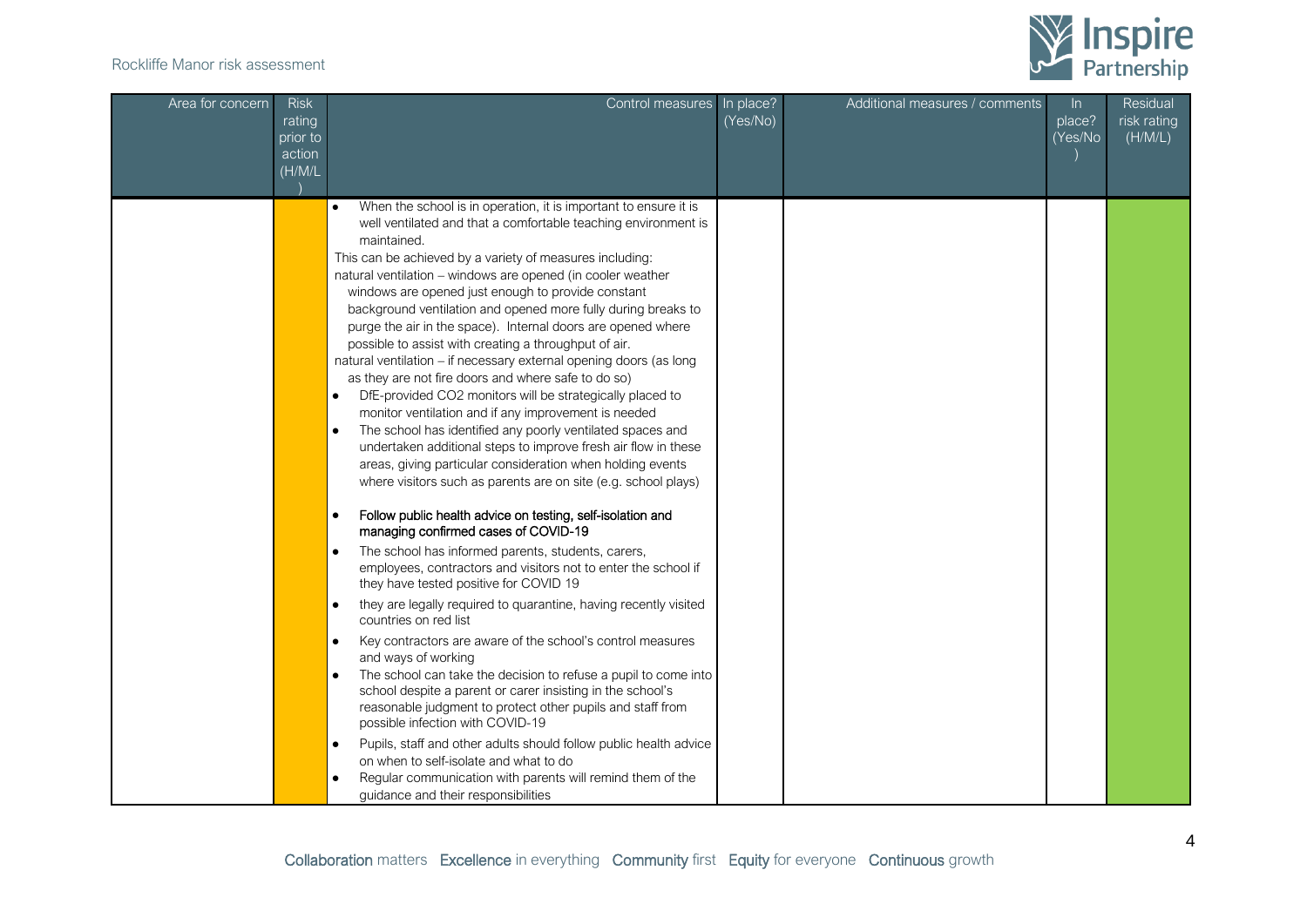

| Area for concern                                                                                         | <b>Risk</b><br>rating<br>prior to<br>action<br>(H/M/L) | Control measures                                                                                                                                                                                                                                                                                                                                                                                                                                                                                                                                                                                                                                                                                                                                                                                                                                                                                                                                                                                                                                                                                                                                                                                                                                                                                                  | In place?<br>(Yes/No) | Additional measures / comments | $\ln$<br>place?<br>(Yes/No | Residual<br>risk rating<br>(H/M/L) |
|----------------------------------------------------------------------------------------------------------|--------------------------------------------------------|-------------------------------------------------------------------------------------------------------------------------------------------------------------------------------------------------------------------------------------------------------------------------------------------------------------------------------------------------------------------------------------------------------------------------------------------------------------------------------------------------------------------------------------------------------------------------------------------------------------------------------------------------------------------------------------------------------------------------------------------------------------------------------------------------------------------------------------------------------------------------------------------------------------------------------------------------------------------------------------------------------------------------------------------------------------------------------------------------------------------------------------------------------------------------------------------------------------------------------------------------------------------------------------------------------------------|-----------------------|--------------------------------|----------------------------|------------------------------------|
|                                                                                                          |                                                        | If anyone at school develops COVID-19 symptoms they will be<br>$\bullet$<br>advised to take a test and follow government advice<br>Any staff and pupils with a positive test result should self-<br>$\bullet$<br>isolate in line with the safer behaviours advice. Their isolaton<br>period begins from this point. Follow current government<br>advice for isolation period.<br>Contingency plan is in place for the school setting should the<br>$\bullet$<br>need arise. If school leaders notice a substantial increase in<br>cases they should implement additional measures as they see<br>fit<br>Staff and pupil absence related to COVID-19 is monitored and<br>$\bullet$<br>carefully tracked so that no pupils or staff are accepted back<br>into school before the incubation timeline has elapsed as set<br>out in the latest government guidance (monitored by ELT)<br>Support and advice are sought from the Trust for any<br>$\bullet$<br>queries/complex cases. Further advice is sought from the<br>Local Authority/DfE/UK Health Security Agency as required<br>Follow government travel advice<br>$\bullet$<br>Follow latest government guidance<br>$\bullet$<br>School to advise parents (and staff) of travel guidance and any<br>$\bullet$<br>impact it may have on their child's education |                       |                                |                            |                                    |
| Lack of / incorrect use of<br>PPE or inappropriate<br>disposal leading to<br>increased risk of infection | M                                                      | • The latest government guidance on wearing PPE in schools is<br>applied<br>• School guidance has been issued to staff around the need for<br>PPE, how to put on, and take off, PPE and dispose of PPE<br>correctly.<br>• The need for PPE in some circumstances, such as providing first<br>aid, intimate care or behaviour support, will be subject to a<br>thorough individual risk assessment where necessary and be in<br>keeping with the school policies<br>• Adequate supplies of PPE are secured for staff where risk<br>assessment identifies wearing of PPE is required. Premises Team<br>and office to monitor and re-order as needed                                                                                                                                                                                                                                                                                                                                                                                                                                                                                                                                                                                                                                                                 | Y                     |                                | Y                          |                                    |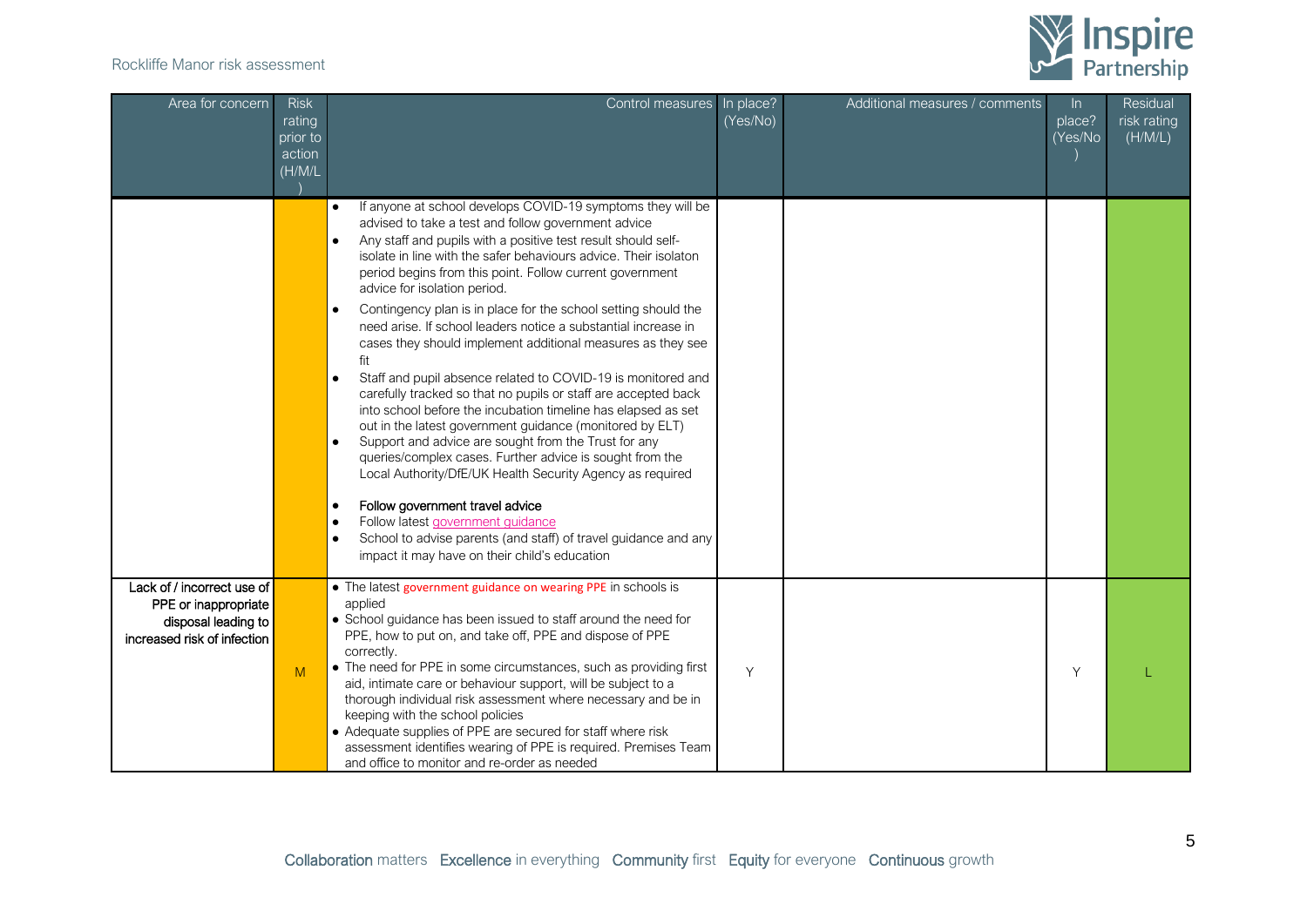

| Area for concern                                                                                                                                                                                                                                                                                               | <b>Risk</b><br>rating<br>prior to<br>action<br>(H/M/L) | Control measures                                                                                                                                                                                                                                                                                                                                                                                                                                                                                                                                                                                                                                                                                                                                                                                                                                                                                                                                                                                                                                                                                                                                                                                                                                                                         | In place?<br>(Yes/No) | Additional measures / comments | $\ln$<br>place?<br>(Yes/No | Residual<br>risk rating<br>(H/M/L) |
|----------------------------------------------------------------------------------------------------------------------------------------------------------------------------------------------------------------------------------------------------------------------------------------------------------------|--------------------------------------------------------|------------------------------------------------------------------------------------------------------------------------------------------------------------------------------------------------------------------------------------------------------------------------------------------------------------------------------------------------------------------------------------------------------------------------------------------------------------------------------------------------------------------------------------------------------------------------------------------------------------------------------------------------------------------------------------------------------------------------------------------------------------------------------------------------------------------------------------------------------------------------------------------------------------------------------------------------------------------------------------------------------------------------------------------------------------------------------------------------------------------------------------------------------------------------------------------------------------------------------------------------------------------------------------------|-----------------------|--------------------------------|----------------------------|------------------------------------|
|                                                                                                                                                                                                                                                                                                                |                                                        | • Spill kits are available to be used when cleaning visible bodily<br>fluids produced by a person with coronavirus (COVID-19) to<br>reduce the risk of contamination<br>• Staff are provided with face masks if specifically required. Gloves<br>and aprons are made available if required which can be<br>requested by the main office / ELT                                                                                                                                                                                                                                                                                                                                                                                                                                                                                                                                                                                                                                                                                                                                                                                                                                                                                                                                            |                       |                                |                            |                                    |
|                                                                                                                                                                                                                                                                                                                |                                                        |                                                                                                                                                                                                                                                                                                                                                                                                                                                                                                                                                                                                                                                                                                                                                                                                                                                                                                                                                                                                                                                                                                                                                                                                                                                                                          |                       |                                |                            | Staff and pupil wellbeing          |
| Staff and pupils (or close<br>family members), which<br>current evidence<br>suggests, have increased<br>vulnerability to infection or<br>poorer outcomes from<br>COVID-19 are not given<br>adequate consideration for<br>this higher risk of infection<br>leading to higher risk of<br>infection in this group | M                                                      | • The latest government guidance is applied<br>• Attendance to be monitored by Family Liaison Officer and<br>Executive Leadership Team<br>• Staff and pupils are clear about the definitions and associated<br>mitigating strategies in relation to people who are classed as<br>clinically extremely vulnerable as set out in the latest government<br>quidance<br>• An individual risk assessment is in place for any clinically<br>extremely vulnerable members of staff and this is reviewed<br>regularly<br>• A pregnancy risk assessment is in place for any pregnant staff<br>and this is reviewed regularly (half termly or with changing<br>government guidance)<br>• School to support in encouraging vaccine take up and enabling<br>staff who are eligible for a vaccination to attend booked vaccine<br>appointments where possible even during term time.<br>• In some circumstances, a child or young person may have<br>received personal advice from their specialist or clinician on<br>additional precautions to take and they should continue to follow<br>that advice<br>• In some circumstances, staff may have received personal advice<br>from their specialist or clinician on additional precautions to take<br>and they should continue to follow that advice | Y                     |                                | Y                          |                                    |
| Staff and / or Pupils suffer<br>deterioration in their<br>Mental health due to<br>COVID-19                                                                                                                                                                                                                     | M                                                      | • Wellbeing/mental health issues are discussed with pupils during<br>PSHE/assemblies and at other appropriate opportunities<br>• Regular contact is kept with any vulnerable families who are<br>isolating. Monitoring is kept on CPOMS                                                                                                                                                                                                                                                                                                                                                                                                                                                                                                                                                                                                                                                                                                                                                                                                                                                                                                                                                                                                                                                  | Y                     |                                | Υ                          |                                    |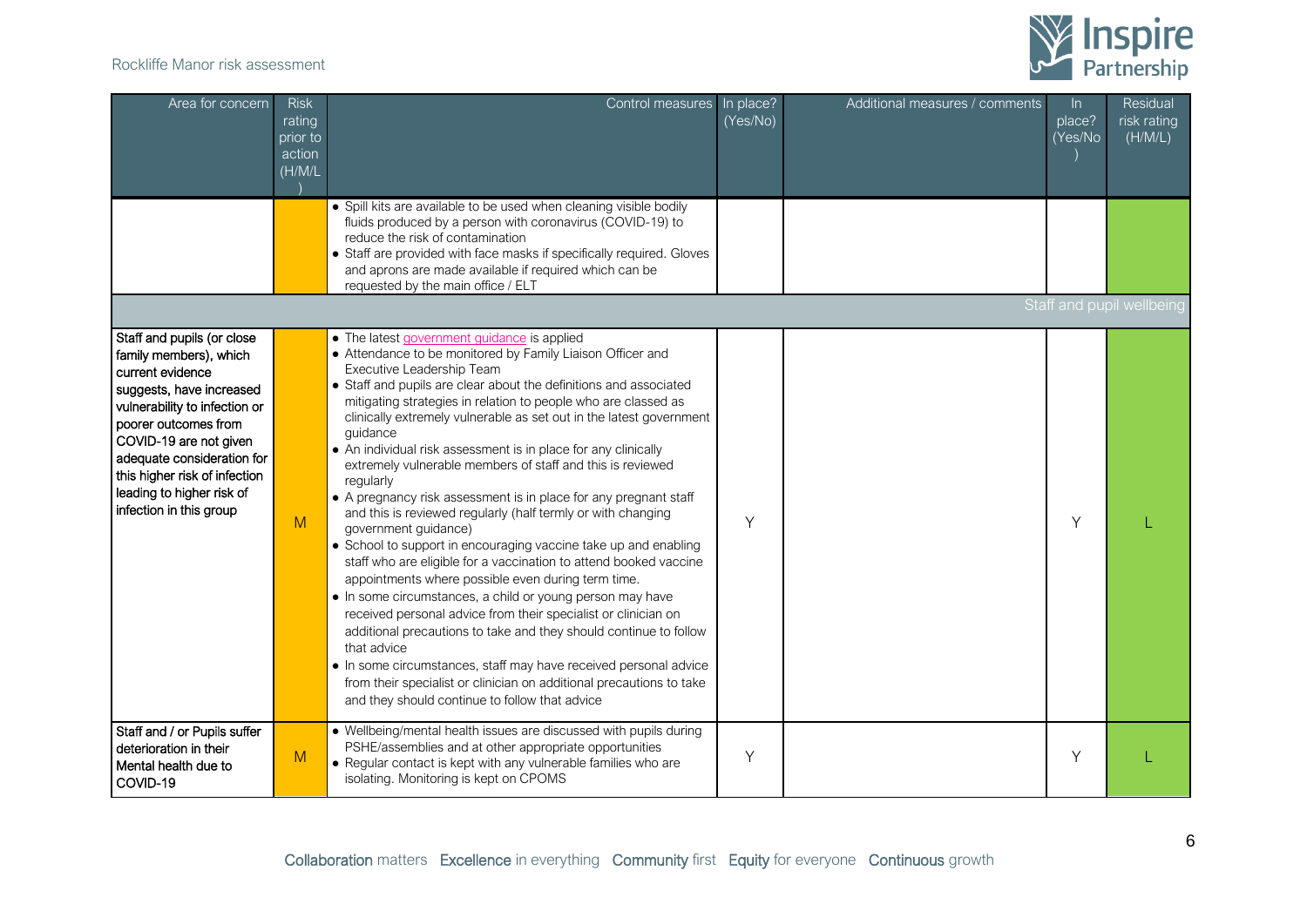

| Area for concern | <b>Risk</b><br>rating<br>prior to<br>action<br>(H/M/L) | Control measures                                                                                                                                                                                                                                                                                                                                                                                                                                                                                                                                                                                                                                                                                                                                                                                                                                                                                                                                                                                                                                                                                                                                                                                                                                                                                                                                                                                                                                                                                                                   | In place?<br>(Yes/No) | Additional measures / comments | In.<br>place?<br>(Yes/No | Residual<br>risk rating<br>(H/M/L) |
|------------------|--------------------------------------------------------|------------------------------------------------------------------------------------------------------------------------------------------------------------------------------------------------------------------------------------------------------------------------------------------------------------------------------------------------------------------------------------------------------------------------------------------------------------------------------------------------------------------------------------------------------------------------------------------------------------------------------------------------------------------------------------------------------------------------------------------------------------------------------------------------------------------------------------------------------------------------------------------------------------------------------------------------------------------------------------------------------------------------------------------------------------------------------------------------------------------------------------------------------------------------------------------------------------------------------------------------------------------------------------------------------------------------------------------------------------------------------------------------------------------------------------------------------------------------------------------------------------------------------------|-----------------------|--------------------------------|--------------------------|------------------------------------|
|                  |                                                        | • Age-appropriate websites/resources are provided for pupils. Staff<br>direct pupils to these resources and are open to discussing them<br>• ELT have provided staff with up to date guidance (Mental Health<br>Support by Gov)<br>• Pastoral support and extra-curricular activities should be used to<br>support with re-building friendships and improving mental well<br>being<br>• School will continue to draw on external support for children as<br>necessary<br>• Staff are directed to the trust's Employee Assistance Programme<br>provider and are made aware useful websites and resources that<br>they might find also find helpful themselves.<br><b>Employee Assistance</b><br>Programme<br>0800 030 5182<br><b>BB</b> Firmly tour<br>& Childraw<br>-A Medical<br><b>8</b> Corpus<br>$A$ Alcohol b<br>and the Health e-Hub now<br>Google Play & App Store<br><b>the many of the first passured</b><br>• Line managers stay in touch regularly with staff and check that<br>they are well<br>• Staff are made aware of the Test and Trace Support Scheme<br>• Staff are made aware of national initiatives including the Well-<br>being for Education return programme and Education Support<br>helpline<br>• Staff briefings and training focus on wellbeing, recognising the<br>importance of their own wellbeing and that of their pupils<br>• Wellbeing and work-life balance are promoted with all staff<br>• The trust has access to trained staff who can deliver any<br>bereavement counselling and support |                       |                                |                          | <b>Operational issues</b>          |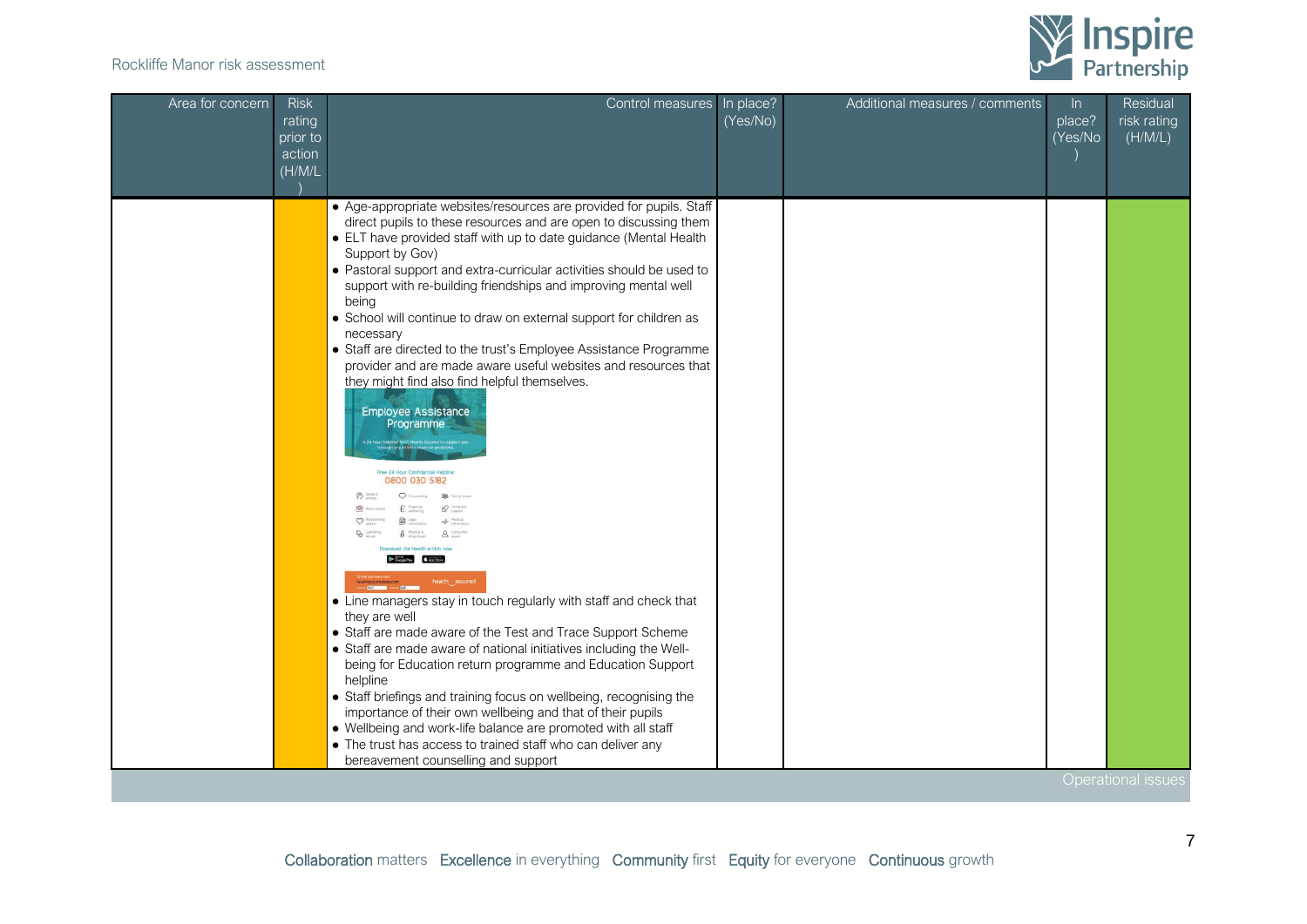

| Area for concern                                                                                                                                                                                                             | <b>Risk</b><br>rating<br>prior to<br>action<br>(H/M/L) | Control measures                                                                                                                                                                                                                                                                                                                                                                                                                                                                                                                                                                                                                                                                                                                                                                                                                                                      | In place?<br>(Yes/No) | Additional measures / comments | In.<br>place?<br>(Yes/No | Residual<br>risk rating<br>(H/M/L) |
|------------------------------------------------------------------------------------------------------------------------------------------------------------------------------------------------------------------------------|--------------------------------------------------------|-----------------------------------------------------------------------------------------------------------------------------------------------------------------------------------------------------------------------------------------------------------------------------------------------------------------------------------------------------------------------------------------------------------------------------------------------------------------------------------------------------------------------------------------------------------------------------------------------------------------------------------------------------------------------------------------------------------------------------------------------------------------------------------------------------------------------------------------------------------------------|-----------------------|--------------------------------|--------------------------|------------------------------------|
| Current policies and<br>procedures have not been<br>adapted/updated to take<br>account of COVID-19<br>impact resulting in conflict<br>between policies or<br>policies not fit for purpose<br>in the current Covid<br>climate | M                                                      | • Existing policies and procedures have been updated/adapted to<br>take account of COVID-19 impact<br>• Fire procedures have been reviewed and revised where required,<br>e.g., due to possible absence of Fire Marshalls<br>• A staff rota for additional Fire Marshalls has been drawn up to<br>cover any absences. Any additional staff temporarily taking on<br>the role have been briefed accordingly                                                                                                                                                                                                                                                                                                                                                                                                                                                            | Y                     |                                | Y                        |                                    |
| Staff shortages due to<br>absence may compromise<br>operational safety                                                                                                                                                       | M                                                      | • The health status and availability of every member of staff is<br>regularly updated so that deployment can be planned. Staff<br>reminded of staff absence procedure<br>• All SLT/senior staff members are briefed on each other's roles in<br>order to avoid any single point of failure. Staff have been trained<br>/briefed across disciplines to avoid any single points of failure<br>• Sufficient cover/supply staff are available<br>• There are sufficient qualified first aiders to cover the numbers of<br>staff and pupils on site, monitored by ELT and First Aid lead (SA)<br>• Premises staff levels are maintained and suitable for the use of<br>the building<br>• Appropriate cleaning and premises staffing levels are in place<br>• Waste removal and enhanced cleaning programs are in place for<br>the potential coronavirus contaminated waste | Υ                     |                                | Υ                        |                                    |
| Hazardous substances<br>management, unsuitable<br>COSHH management and<br>unsafe use of chemicals<br>leading to ill-health,<br>environmental<br>contamination or fire.                                                       | M                                                      | • Suitable storage and management of flammable hand sanitizer is<br>in place - undertaken H&S Audit with Premises team<br>• All chemicals used for the cleaning of school buildings and<br>equipment is COSHH assessed and managed appropriately<br>• Material safety data sheets are held for all chemicals and readily<br>available to all staff<br>• All cleaning chemicals are stored safely and securely in<br>accordance with requirements<br>• COSHH safety training has been completed by all those using<br>chemicals for cleaning, COSHH e-learning training is available<br>from the Judicium portal<br>• Appropriate PPE is available for all cleaning including suitable<br>PPE for cleaning of potential coronavirus contaminated rooms or<br>equipment.                                                                                                | Y                     |                                | Y                        |                                    |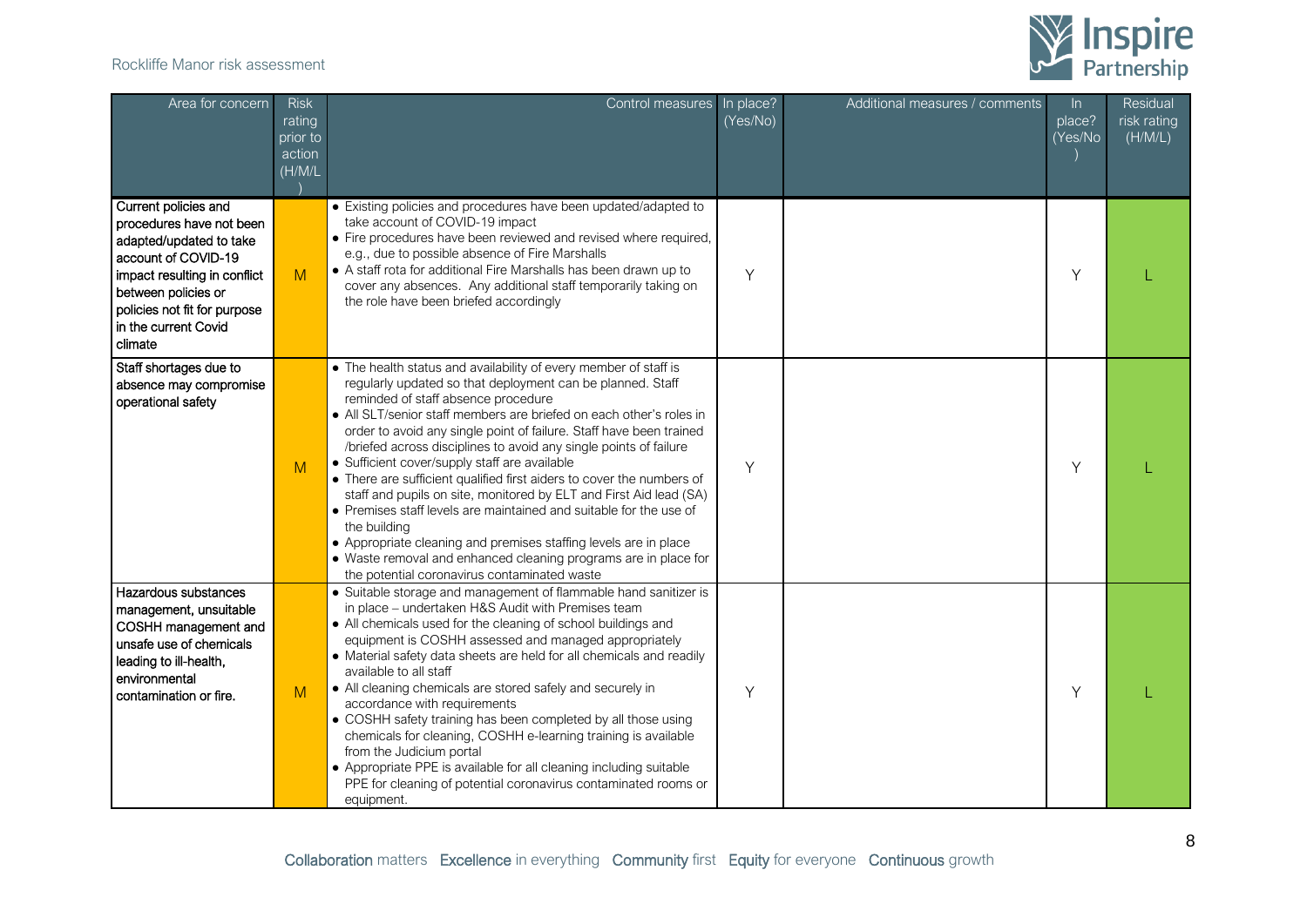

| Area for concern                                                                                                                                                                                                                                                                                                                          | <b>Risk</b><br>rating<br>prior to<br>action<br>(H/M/L) | Control measures                                                                                                                                                                                                                                                                                                                                                                                                                                                                                                                                                                                                                                                                                                                                                                                                                                                                                                                                                                                                                                                                                                                                                                                                                                                                                                                                                            | In place?<br>(Yes/No) | Additional measures / comments | $\ln$<br>place?<br>(Yes/No | Residual<br>risk rating<br>(H/M/L) |
|-------------------------------------------------------------------------------------------------------------------------------------------------------------------------------------------------------------------------------------------------------------------------------------------------------------------------------------------|--------------------------------------------------------|-----------------------------------------------------------------------------------------------------------------------------------------------------------------------------------------------------------------------------------------------------------------------------------------------------------------------------------------------------------------------------------------------------------------------------------------------------------------------------------------------------------------------------------------------------------------------------------------------------------------------------------------------------------------------------------------------------------------------------------------------------------------------------------------------------------------------------------------------------------------------------------------------------------------------------------------------------------------------------------------------------------------------------------------------------------------------------------------------------------------------------------------------------------------------------------------------------------------------------------------------------------------------------------------------------------------------------------------------------------------------------|-----------------------|--------------------------------|----------------------------|------------------------------------|
| Catering arrangements<br>lead to increased risk of<br>infection; failure of<br>provision leads to pupils<br>not being fed properly                                                                                                                                                                                                        | M                                                      | • The catering services are aware of all the latest government<br>guidance and adhere to this. xxx have provided a separate risk<br>assessment for their staff and safe handling of food, in-line with<br>government guidance.<br>• The HACCP processes and waste disposal arrangements have<br>been reviewed to reduce the spread of coronavirus<br>• Benefit-related FSM pupils will be provided for whether they are<br>in school or at home (term time). This will be provided in<br>accordance with government guidance.<br>• Parents will be encouraged to register for FSM where their<br>financial circumstances meet criteria.                                                                                                                                                                                                                                                                                                                                                                                                                                                                                                                                                                                                                                                                                                                                     | Y                     |                                | Υ                          |                                    |
| <b>Education risks</b>                                                                                                                                                                                                                                                                                                                    |                                                        |                                                                                                                                                                                                                                                                                                                                                                                                                                                                                                                                                                                                                                                                                                                                                                                                                                                                                                                                                                                                                                                                                                                                                                                                                                                                                                                                                                             |                       |                                |                            |                                    |
| Risk of all pupils from<br>Inspire Partnership schools<br>failing to maintain<br>recommended daily<br>learning activities and<br>continuing to make good<br>progress. The risks of not<br>maintaining good learning<br>progress are especially<br>high for pupils with SEND,<br>younger age pupils and<br>pupils deemed<br>disadvantaged. | M                                                      | • School will follow the usual systems for monitoring and reporting<br>poor attendance<br>• School has identified 'at risk' families and develop plans to re-<br>engage these families<br>• School leaders held Progress Review Meetings at the end of the<br>Autumn term to ensure gaps have been appropriately identified<br>and effective strategies are in place for the new year<br>• If remote learning is enacted<br>school to ensure that, where appropriate, pupils engage with<br>learning via electronic devices / printed learning. Engagement<br>tracker to identify those not accessing learning and agreed<br>actions devised accordingly and class teacher to monitor<br>children's attendance and participation on the daily zooms<br>Audit of provision of parental access to broadband networks /<br>devices per household / access flexibility / pupils at risk of not<br>completing learning or engaging in learning.<br>Planned intervention to include:<br>Ensure pupils without access are provided with school device<br>resources. (list of devices stored and household data. All loan<br>laptops have been logged and school offering printed home<br>learning packs for those requested). School has a list of<br>families with devices accessible for any return of home<br>learning. All laptops and devices have been stored and<br>tracked | Y                     |                                | Υ                          |                                    |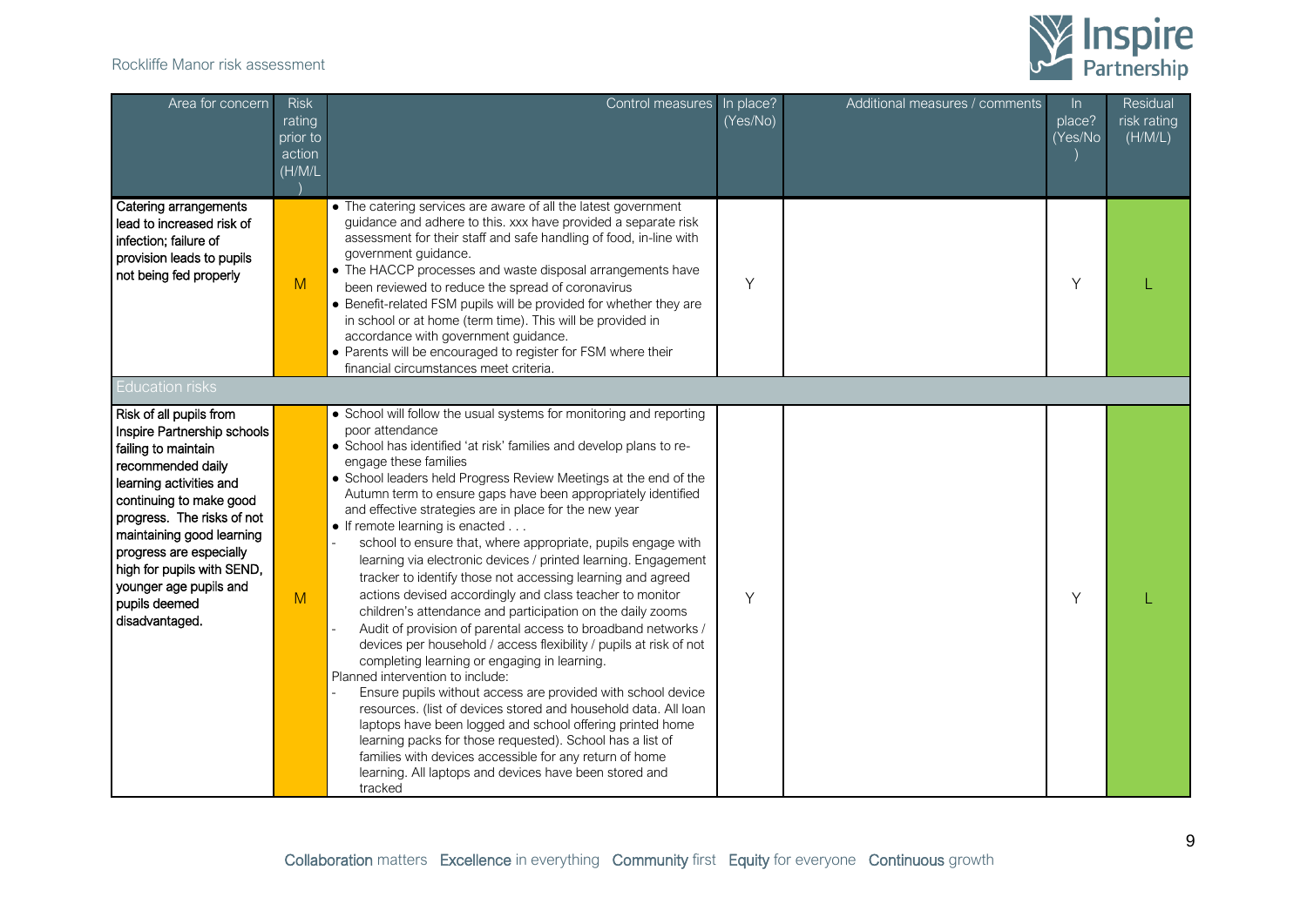

| Area for concern                                                                                                         | <b>Risk</b><br>rating<br>prior to<br>action<br>(H/M/L) | Control measures                                                                                                                                                                                                                                                                                                                                                                                                                                                                                                                                                                                                                                                                                                                                                                                                     | In place?<br>(Yes/No) | Additional measures / comments | $\ln$<br>place?<br>(Yes/No | Residual<br>risk rating<br>(H/M/L) |
|--------------------------------------------------------------------------------------------------------------------------|--------------------------------------------------------|----------------------------------------------------------------------------------------------------------------------------------------------------------------------------------------------------------------------------------------------------------------------------------------------------------------------------------------------------------------------------------------------------------------------------------------------------------------------------------------------------------------------------------------------------------------------------------------------------------------------------------------------------------------------------------------------------------------------------------------------------------------------------------------------------------------------|-----------------------|--------------------------------|----------------------------|------------------------------------|
|                                                                                                                          |                                                        | • Covid recovery premium funding is strategically planned for and<br>utilised. This is recorded on the DfE strategy document and is<br>available on the school website<br>• Inspire Community Collective Catchup (CCC) working party<br>established to address parental engagement and how to engage<br>them with their learning to support the idea of education and<br>form positive relationships with school                                                                                                                                                                                                                                                                                                                                                                                                     |                       |                                |                            |                                    |
| Widening of education<br>gaps for pupils with SEND<br>further disadvantaging<br>them in comparison to<br>their peers     | M                                                      | • Ensure that pupils with identified learning needs continue to<br>make progress and have their needs met.<br>• All pupils with an EHC plan and vulnerable pupils requiring 1:1<br>support have an individual learning plan in place which clearly<br>identifies bespoke strategies to ensure learning needs are met.<br>Learning plans should include:<br>Additional resources required to complete remote learning<br>(where appropriate)<br>How additional adults are providing learning support and<br>any other factors that are contained in EHC plans that<br>require modification<br>How learning progress and needs are communicated with<br>parents and carers<br>Specific learning strategies required to be supported by<br>parents and carers                                                           | Y                     |                                | Υ                          |                                    |
| Widening of education<br>gaps for pupils with poor<br>language and vocabulary<br>as a result gaps in<br>attainment widen | M                                                      | • To ensure that pupils continue to maintain progress language<br>and oracy development. Risk mitigation includes:<br>SLT to monitor that Inspire Partnership EYFS guidance<br>document is being used to support planning.<br>SLT to monitor that Inspire Partnership Language and<br>$\overline{\phantom{a}}$<br>Oracy framework is being adapted for any remote learning<br>and supports weekly planning in school.<br>Leaders to routinely monitor promotion of good oracy skills<br>in lessons<br>Remote learning/in school learning to include<br>recommended sentence stems / discussion items to be<br>included in remote learning and clear modelled vocabulary<br>for each session.<br>School has identified specific pupils for planned language<br>and oracy intervention delivered by identified adults. | Υ                     |                                | Υ                          |                                    |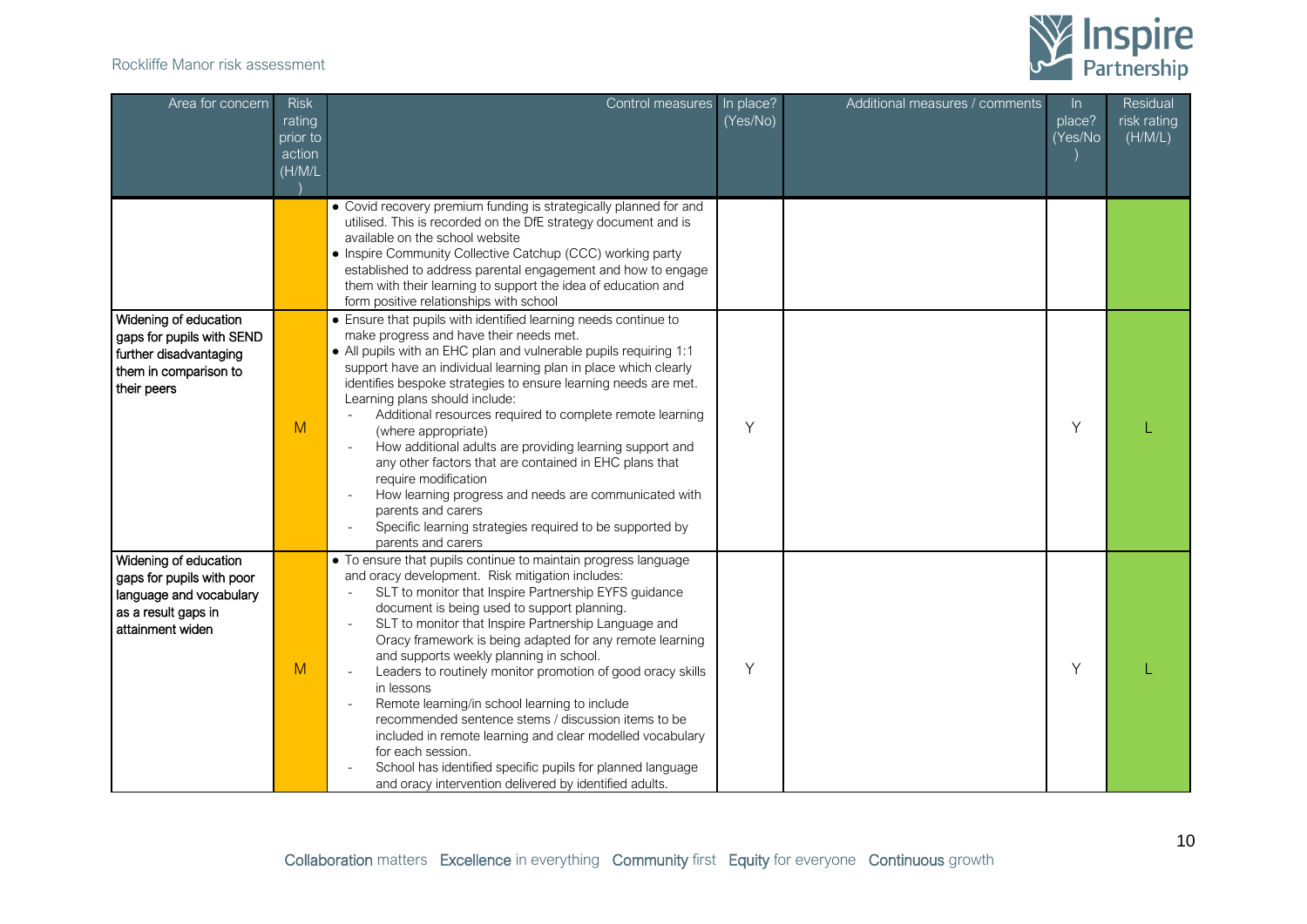

| Area for concern                                                                                                         | <b>Risk</b><br>rating<br>prior to<br>action<br>(H/M/L) | Control measures                                                                                                                                                                                                                                                                                                                                                                                                                                                                                                                                                                                                                                                                                                                                                                                                                                                                                                                                                                                                                                                                                                               | In place?<br>(Yes/No) | Additional measures / comments | $\ln$<br>place?<br>(Yes/No | Residual<br>risk rating<br>(H/M/L) |
|--------------------------------------------------------------------------------------------------------------------------|--------------------------------------------------------|--------------------------------------------------------------------------------------------------------------------------------------------------------------------------------------------------------------------------------------------------------------------------------------------------------------------------------------------------------------------------------------------------------------------------------------------------------------------------------------------------------------------------------------------------------------------------------------------------------------------------------------------------------------------------------------------------------------------------------------------------------------------------------------------------------------------------------------------------------------------------------------------------------------------------------------------------------------------------------------------------------------------------------------------------------------------------------------------------------------------------------|-----------------------|--------------------------------|----------------------------|------------------------------------|
|                                                                                                                          |                                                        | ELT & SENCo have monitored planning / EHC plans to<br>ensure any specific language and vocabulary needs are<br>differentiated and included in remote learning / physical<br>learning<br>Leaders have worked with planning teams to ensure that<br>phonics interventions occur for all pupils not making<br>required progress or who have been identified as at risk of<br>not making sufficient progress via learning assessments.                                                                                                                                                                                                                                                                                                                                                                                                                                                                                                                                                                                                                                                                                             |                       |                                |                            |                                    |
| Risk of widening of<br>education gaps as a result<br>of failure to focus on core<br>provision expectations.              | M                                                      | • The latest non-statutory guidance on Education Recovery<br>Curriculum is followed and reflected in remote learning policy<br>https://assets.publishing.service.gov.uk/government/uploads/syst<br>em/uploads/attachment_data/file/999590/Teaching_a_broad_an<br>d balanced curriculum for education recovery.pdf<br>• Planning and monitoring of education provision ensures that<br>quality first teaching follows national guidance and Trust wide<br>expectations.<br>• All visits will be conducted in line with relevant COVID-19<br>Guidance and regulations in place at the time.<br>• Sports fixture competitions with other schools that take place<br>outside follow latest guidance<br>• A risk assessment – in line with the school's policy will be carried<br>out for all educational visits.<br>• Across KS1/KS2 reading should be a focus in every curriculum<br>subject. Children should have regular opportunities to read, be<br>read to and to develop their vocabulary/spoken language skills.<br>Schools will monitor planning, lessons, pupil voice etc. to ensure<br>this is prioritised by all staff | Υ                     |                                | Υ                          |                                    |
|                                                                                                                          |                                                        |                                                                                                                                                                                                                                                                                                                                                                                                                                                                                                                                                                                                                                                                                                                                                                                                                                                                                                                                                                                                                                                                                                                                |                       |                                |                            | Additional site-specific issues    |
| Additional safeguarding<br>concerns due to not<br>seeing children daily in<br>light of any self-isolation or<br>lockdown | M                                                      | • School maintains up to date lists of vulnerable children in line<br>with DfE latest guidance<br>• DSLs in school in contact with external agencies including social<br>workers<br>• Weekly phone calls to take place with all children for those<br>deemed vulnerable and are not in school<br>• Home visits will be conducted by HSSW if deemed necessary                                                                                                                                                                                                                                                                                                                                                                                                                                                                                                                                                                                                                                                                                                                                                                   | Υ                     |                                | Υ                          |                                    |